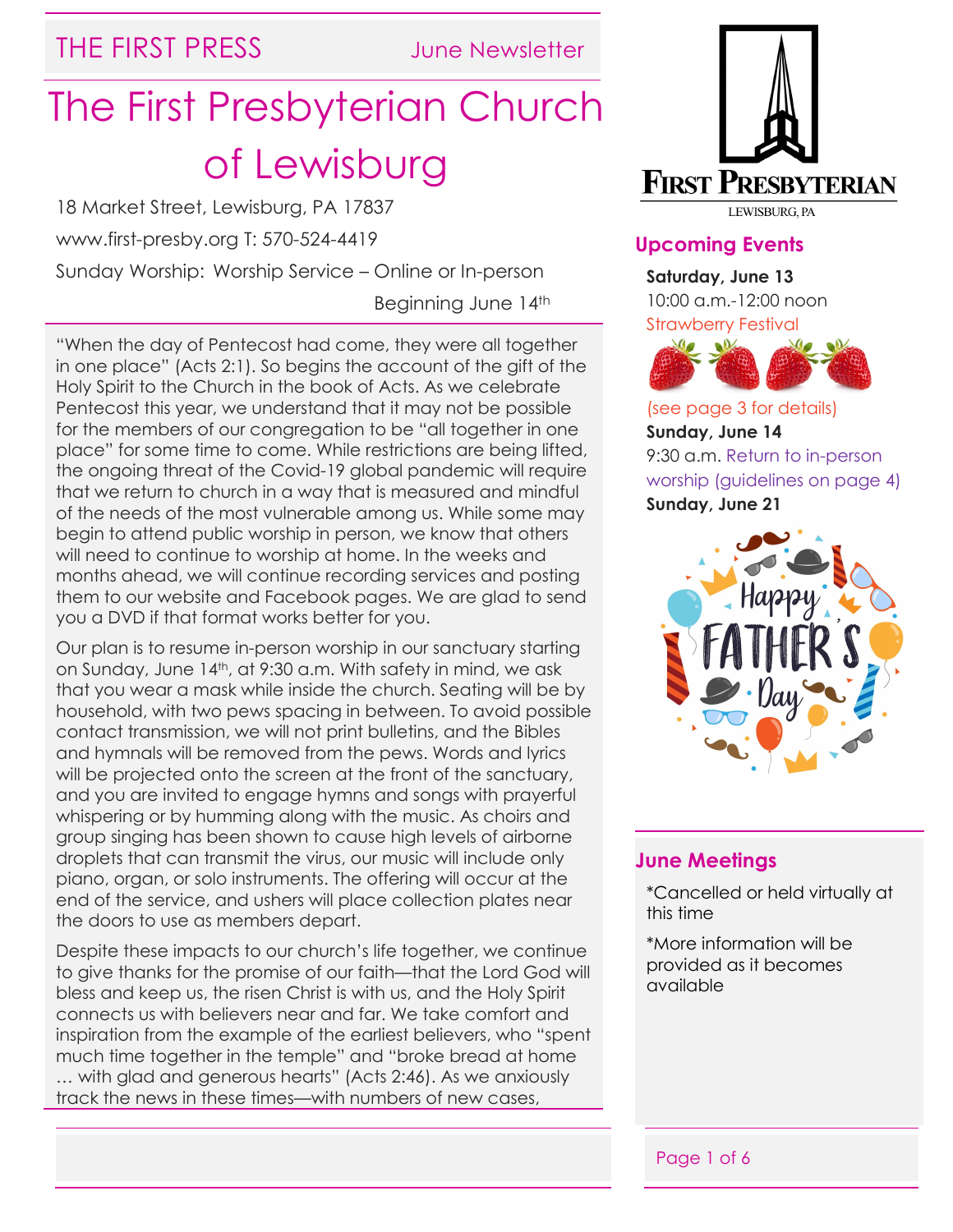numbers of persons who have died, and numbers of those who are recovering—we remember the good news of the gospel: "And day by day the Lord added to their number those who were being saved" (Acts 2:47).

As we begin to resume in-person activities, know that our Session and Staff will do so through a careful process of discussion and discernment, with an abundance of caution and concern for those who are most vulnerable, upon consideration of the best scientific knowledge at our disposal, in the spirit of constant prayer, and with full trust in the grace of Jesus Christ, the love of God, and the communion of the Holy Spirit.

We may make mistakes along the way. There will surely be awkward moments as we adjust to new protocols and practices. There will be times of frustration, disappointment, and grief. We will have countless opportunities to exercise the spiritual gifts of patience, kindness, gentleness, and self-control.

But there will also be blessings. There will be wonderful surprises, great celebrations, and moments of deep satisfaction. We will get to see glimpses of the new thing God is doing, even now. We will have opportunities to savor the spiritual gifts of love, joy, peace, generosity, and faithfulness.

Let us be faithful, then—to God and to one another—as we receive the gifts and work through the challenges of this time in the life of our congregation and world. Let us be guided by the Word, responsive to the Spirit, and open to the grace of God. Let us remember that nothing can separate us from God's love in Christ Jesus.



Peace to you,

Pastor Ryan

#### **June Birthdays & Anniversaries**

#### **June Birthdays**

| 1 Nicole Jarrett, Matthew McTammany | 18 George Koons     |
|-------------------------------------|---------------------|
| 2 Don Steckel                       | 19 Alison Collins   |
| <b>3 Hunter Grimes</b>              | 20 Chelsea Stanton  |
| 5 Paul Simington                    | 22 Colin Papson     |
| 6 Isaac Kraus, Liz Einsig Wise      | 24 Jessica Heid     |
| 7 Malcolm Arter Jr., Cindy Jones    | 25 Sarah Friedberg  |
| 8 William Bruce                     | 28 Jonny Miller     |
| 10 Heather Creighton, Donna Ward    | 29 Clara Chiboroski |
| 11 Harold Graber                    |                     |
| 12 Eric Gilger                      |                     |
| 14 Charles Heid                     |                     |
| 17 Rick Gathman, Bea Heid           |                     |
|                                     |                     |
|                                     |                     |

| <u>id George Koons</u> |
|------------------------|
| 19 Alison Collins      |
| 20 Chelsea Stanton     |
| 22 Colin Papson        |
| 24 Jessica Heid        |
| 25 Sarah Friedberg     |
| 28 Jonny Miller        |
| 29 Clara Chiboroski    |
|                        |



Page 2 of 6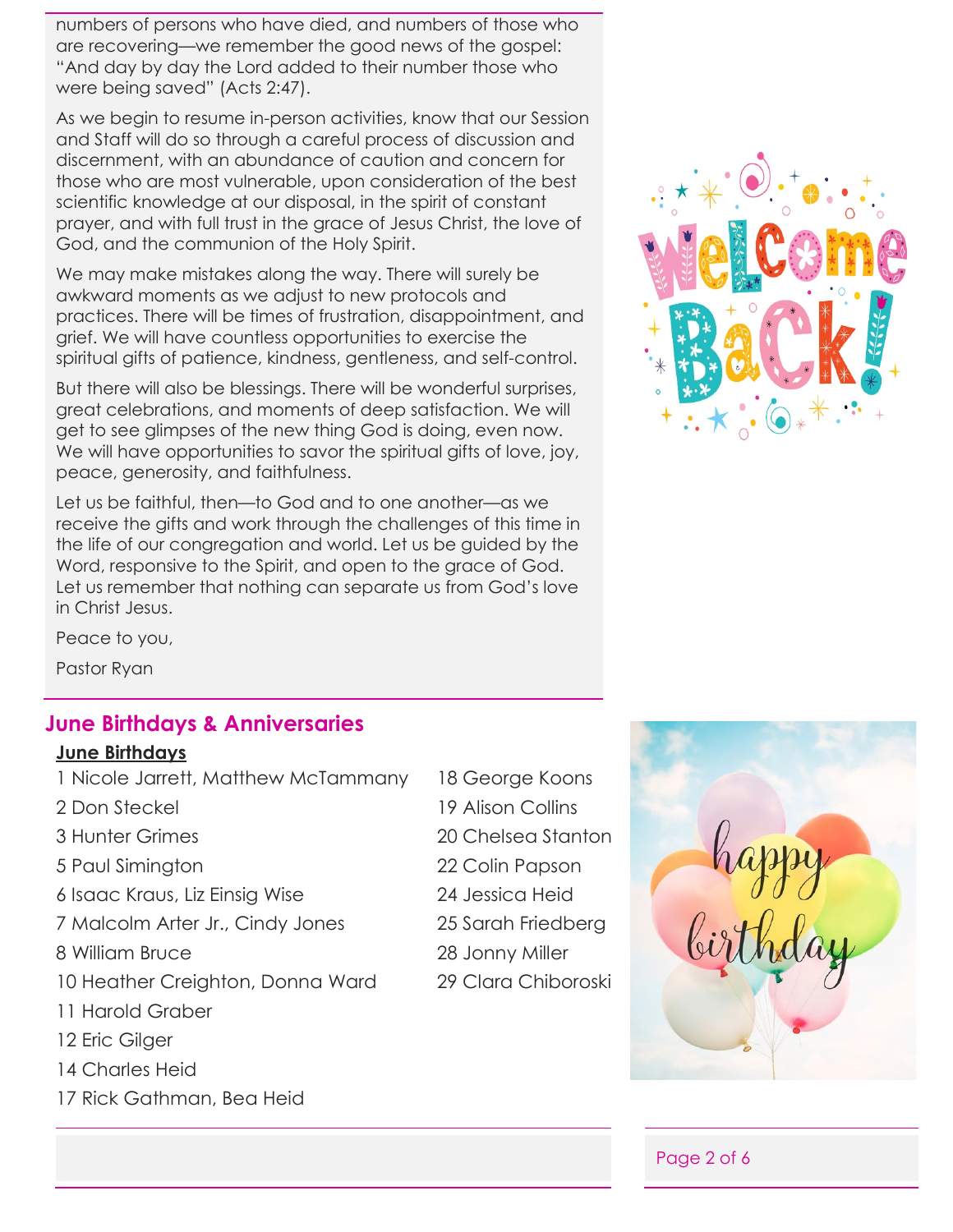#### **June Anniversaries**

2 Ryan & Lisa Kraus 7 Eric & Bonnie McDowell, Rick & Lisa Stancavage 8 Jim & Marilyn Zaiser 10 Dan & Katie Cavanagh 12 Joseph & Karen Gallagher, Bob & Dede Gronlund 17 Bill & Karen Black, Tom & Avis Hans, David & Ruth McCord 20 Mark & Amie Reif 22 Joe & Caroline Campagna 23 Patrick & Heidi Decosmo 24 Brad & Jennifer Wakeman 25 Victor & Sally Vogel





Although we are not quite back to worshipping together in person we can stay together in spirit!

Strawberry season is almost here and we want to welcome it with joy as a congregation!! Although we can't do our typical Strawberry Festival in the Great Hall, we are having a "Take-It & Make-It" Strawberry Shortcake.

#### **SATURDAY JUNE 13TH**

We are offering a full quart of freshly picked berries (not sliced or sugared) and shortcake to serve at least 4.

All food will be prepared and packaged Serv Safe Certified and safe for you to enjoy! Just pull up to the front of the church between 10 and 12 and we will safely bring your order to your car.

If you are not able to pick up curb side, let us know and we will drop it off at your front door.

#### **Please place your order by Monday, June 8th**

Cost is by donation when you pick up your food

Place your order by emailing the church at

[info@first-presby.org,](mailto:info@first-presby.org) calling April Shrom @ 610-405-4066 or emailing April [shroms@uplink.net](mailto:shroms@uplink.net)

Page 3 of 6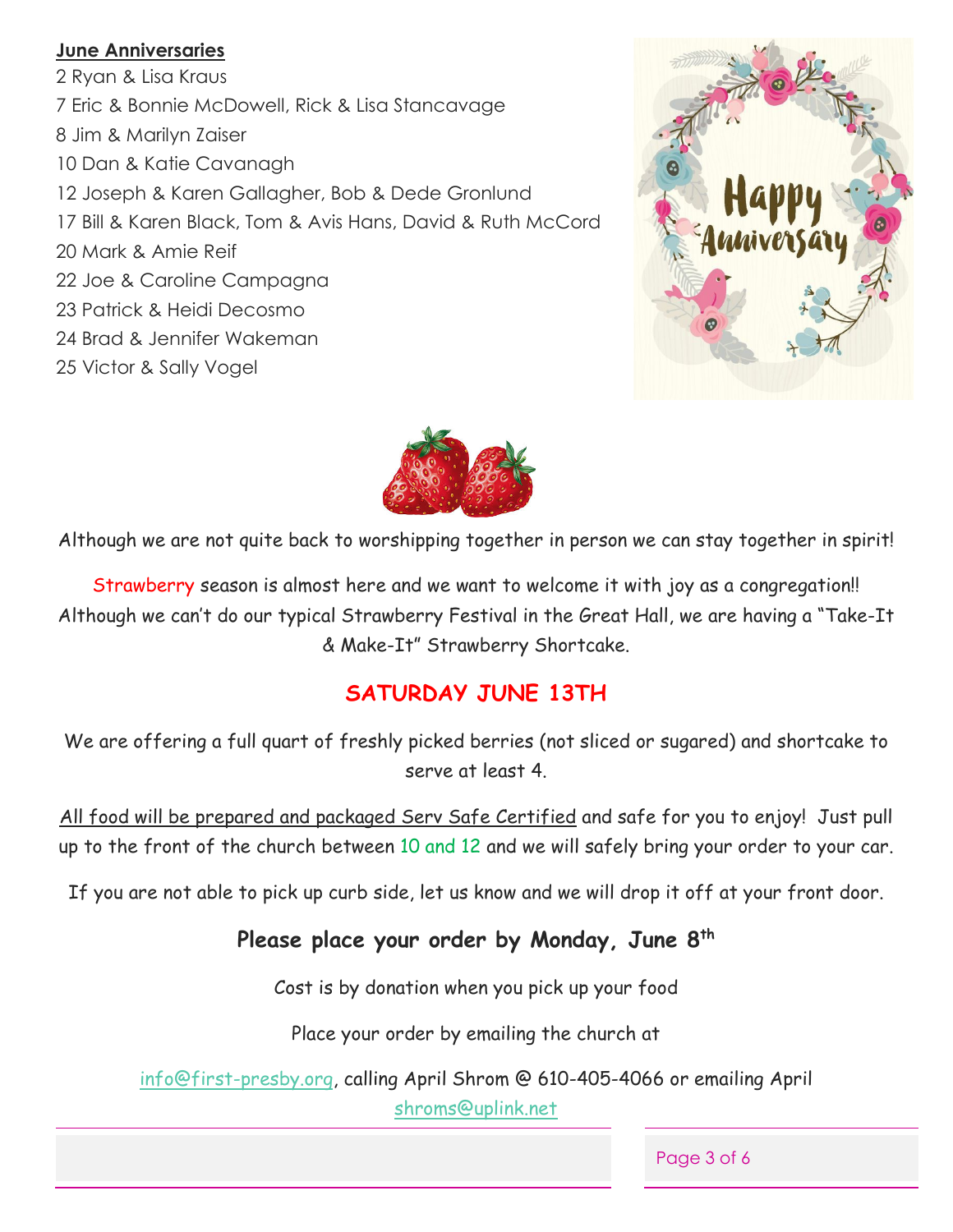#### **Guidelines for In-Person Worship Service at 9:30 a.m. on June 14th, 2020**

- Entrance to the church will be limited to the sanctuary doors on Market St., and the CE building doors (both the parking lot and ramp, and sidewalk from Market St). Signs will be placed on the other exterior doors directing people to these entrances. Entrance and interior doors will be propped open.
- Masks (cloth or surgical) are required to be worn inside the church building. Signs announcing this will be posted at entry doors. Masks will be available and provided to those who arrive without one. If someone indicates they cannot wear a mask for a medical reason, they will be directed to watch a live-feed of the service from the Chapel.
- A sign-in sheet will be located at each door so that we can accurately record who attends. This information will be used to assist with contract tracing in the event an infection is identified.
- Hand sanitizer will be located at each door. Gloves will also be available.
- A Greeter wearing gloves will be stationed at each entrance to monitor mask wearing, assist with sign-in, direct guests to the sanctuary, and offer a warm welcome back to church!
- Sanctuary pews will be roped off before Sunday morning. Windows will be open to promote air circulation. Families/households will sit together. There will be no childcare. Children will stay in their seats for the Children's Message.
- Ushers will monitor sanctuary seating to maintain safe distancing. Overflow seating will be provided in the Chapel and Parlor.
- Bibles, hymnals and fellowship pads will be removed from pews before Sunday. The screen and projector will be used for lyrics and announcements. We will not sing along with hymns, but quietly hum and meditate on the words.
- Offering plates will be placed at the exits at the end of the service. Following the benediction, Pastor Ryan will dismiss members by section in order to maintain safe distancing.
- The only restrooms open will be those located between the office hallway and the CE/Great Hall stairway. Doors will be propped open.
- The CE wing, Offices, Library, Kitchen, Great Hall, Cave and lower-level will be marked off as 'closed.' Water fountains will be covered.
- Pastor Ryan advises that anyone in a higher-risk category, or who is experiencing any symptoms of illness, should continue to participate in worship from home. The service will be live-streamed and dvd copies can be mailed by request.

Page 4 of 6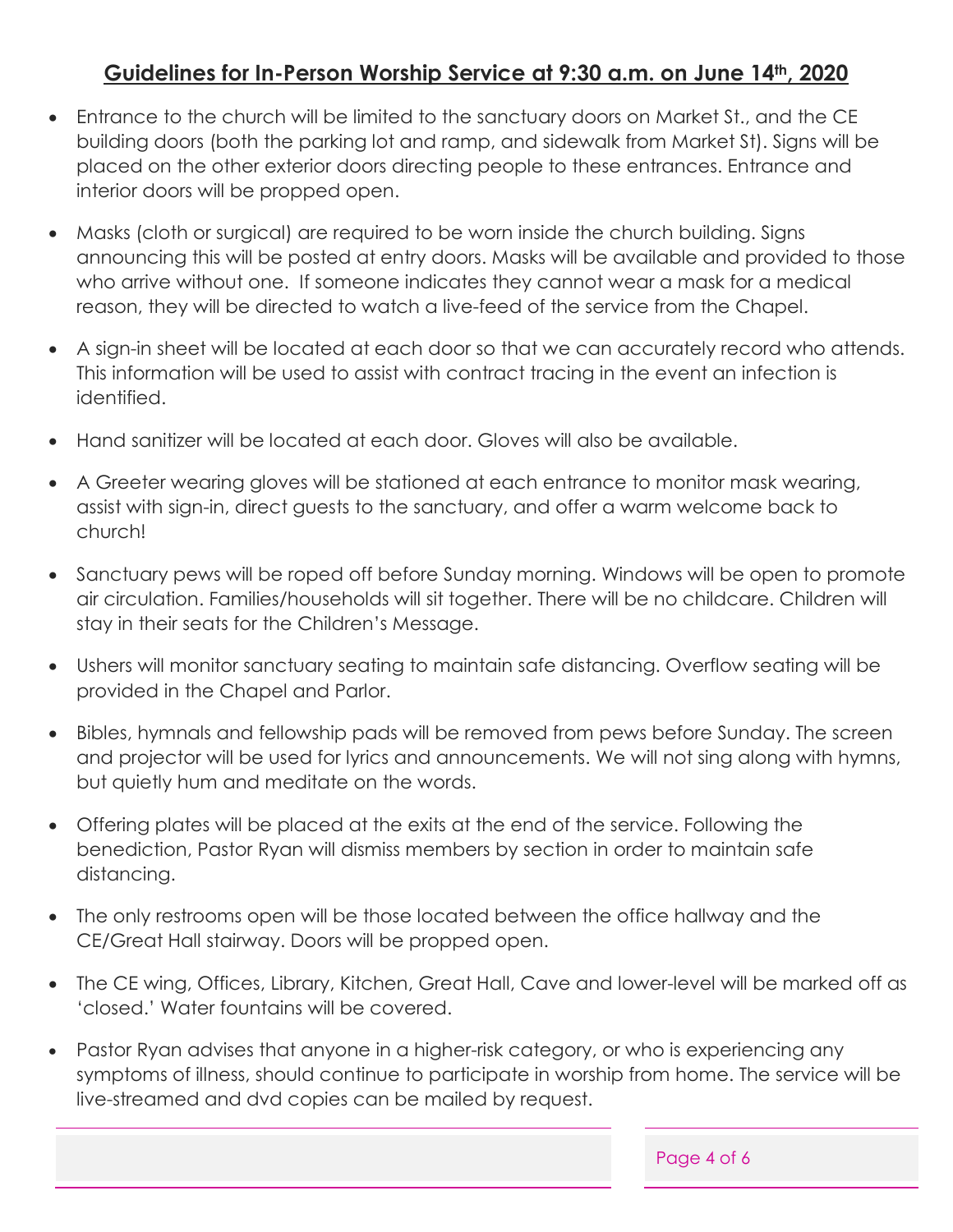

# **First Presby Kids News** JUNE 2020

*Jesus said, "Let the little children come to me, and do not hinder them, for the kingdom of heaven belongs to such as these." Matthew 19:14*

It's time to return to church! But, wait! It will look a little different. As Pastor Ryan indicated, there will be NO child care provided at this time – that includes nursery and kids church. Children will remain in the sanctuary with their parents for the duration of the service. But don't let that scare you! We've missed being together and witnessing the murmurs, screeches and wiggles of our youngest members. We want to see you! But I do want to remind you that if anyone in your family is feeling unwell, please refrain from attending. We are making our best effort to return to "normal" with the health and safety of our entire congregation as primary concern.

**VBS is coming! August 3, 4, 5 @ 6:30pm** It will also look a little different this year. Instead of over 100 kids and leaders gathering in our sanctuary, great hall and education wing, we will gather in small groups throughout Lewisburg in a "backyard" style VBS. Gracious volunteers have offered the use of their driveway, front yard and/or backyard and will lead groups of 12-15 kids (entering kindergarten to 5th grade) through a bible story, activity, craft and game. We hope you can join us! Children will be assigned to the location nearest to their home, with siblings assigned to the same group. Each nightly session will be approximately 60-90 minutes long. Registration will be opening soon! If you have questions or would like to participate, reach out! I can answer your questions.

Our theme this year is FOCUS: Take a closer look. Children will be encouraged to investigate the world around them, to see God wherever they go!



**Follow us on Facebook @ First Presby Kids** for resources, updates and more!

Corey Jusko, Director of Children's Ministry 708-296-7906 firstpresbykids@gmail.com

Page 5 of 6